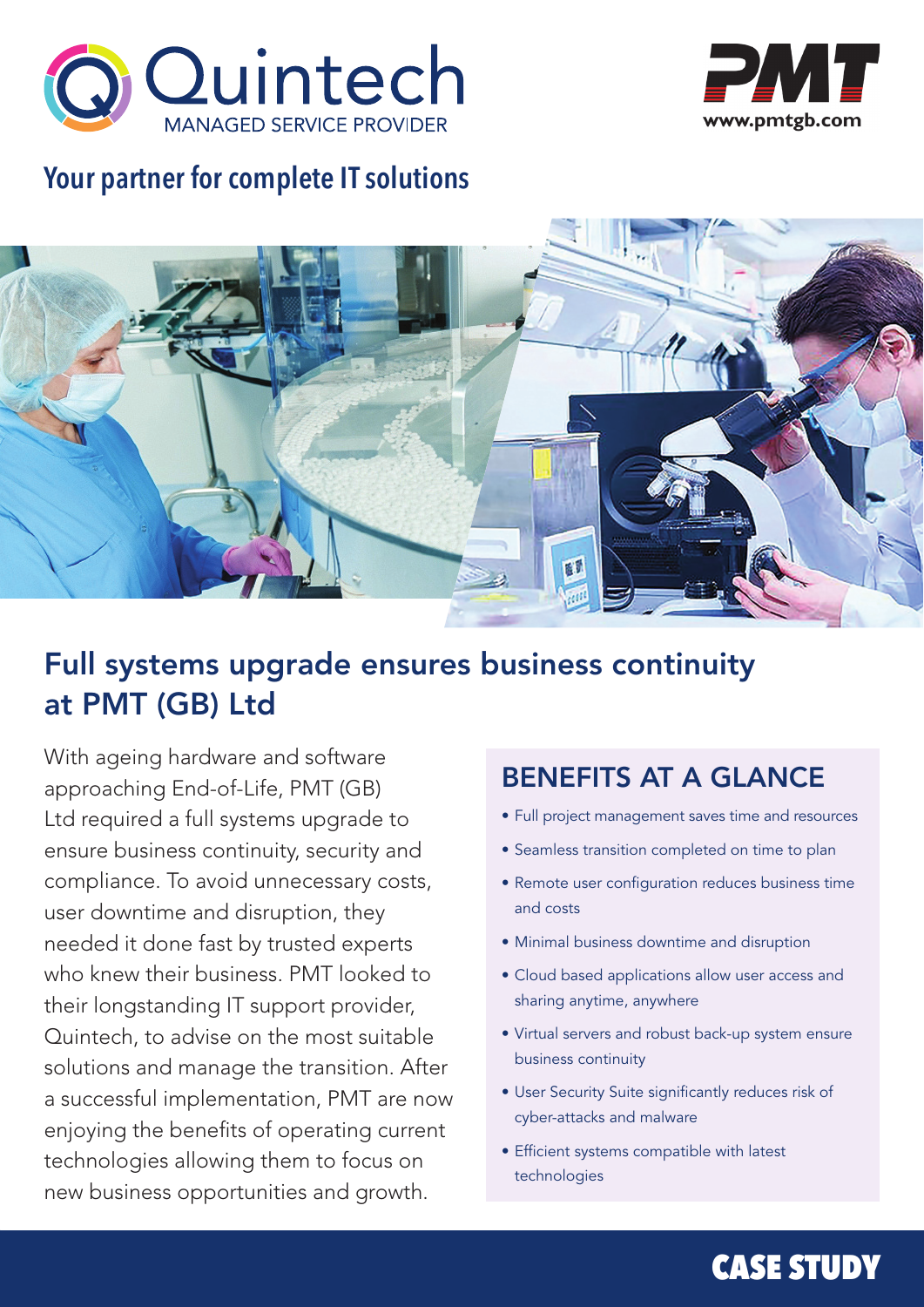

### **Your partner for complete IT solutions**

PMT are leaders in the supply and service of instrumentation including particle counters, electrostatic control, microbial air samplers and instantaneous microbial detection. With headquarters in Malvern, Worcestershire, PMT is part of a group of independent companies with more than 60 employees operating throughout Europe and the US.

The servers were old and becoming fragile, there had been a reduction in UPS performance, and much of the software was Windows 7 and approaching End-of-Life. Everything needed updating. However, the group operates a common ERP system, hosted in Germany and remotely accessed by all international users. The ERP system, provided by a third party, Software-Schmiede, is integrated with the Accounts Application Package - Sage 50. Ensuring compliance between the systems was going to be critical to the running of the business.

Ian Norman, General Manager of PMT, *"We needed to ensure we were keeping up with technology and that there was decent life in the equipment. It was a case of it's old, it's fragile, and we needed to make sure were in a position to keep going".* Failure to upgrade would have been a risk to the business. *"If the server goes offline then we stop and we cannot function".*

Having delivered previous successful migrations, PMT knew they could trust Quintech to provide the best solutions for the business. Ian Norman: *"We rely on Quintech to advise us on what we should be doing because they are the experts."* To move the project forward, Ian Norman and Quintech liaised with the IT Director in Germany, Dirk Jessen, who provided a map of what the business required and importantly what was required by the ERP system. *"It was about getting the best fit for what we needed but with the financial aspect in mind."* 

### Office 365

Quintech's recommendation was that the migration to cloud-based Microsoft Office 365 represented the best solution and value for money. Office 365 enables access over the internet to Microsoft Office tools including Word, PowerPoint and Excel, using Outlook for email. Other features include SharePoint, Teams, Skype for Business and OneDrive.

*We rely on Quintech to advise us on what we should be doing because they are the experts.* 

PMT had a couple of technical concerns about moving to Office 365. Firstly, one of their sister companies had encountered a troublesome experience when an IT company in Belgium were not knowledgeable enough with integrating Microsoft Office 365, which led to issues. Secondly, PMT are located in a rural location where broadband internet connection is poor. They use Airband, which is a service provided by satellite dish as opposed to phone line. PMT questioned whether the download speed would be high enough to cope with a cloud based application such as O365. On the other hand, not moving to the cloud would have meant the business would need to invest significantly more on physical servers. As a highly experienced Microsoft partner, and having good knowledge of PMT's business, Quintech were well placed to provide a robust and detailed project plan of the migration, assuring PMT of a seamless transition. Quintech were confident the download speed PMT were achieving would be sufficient to run Office 365 well. It is proving to be the right decision.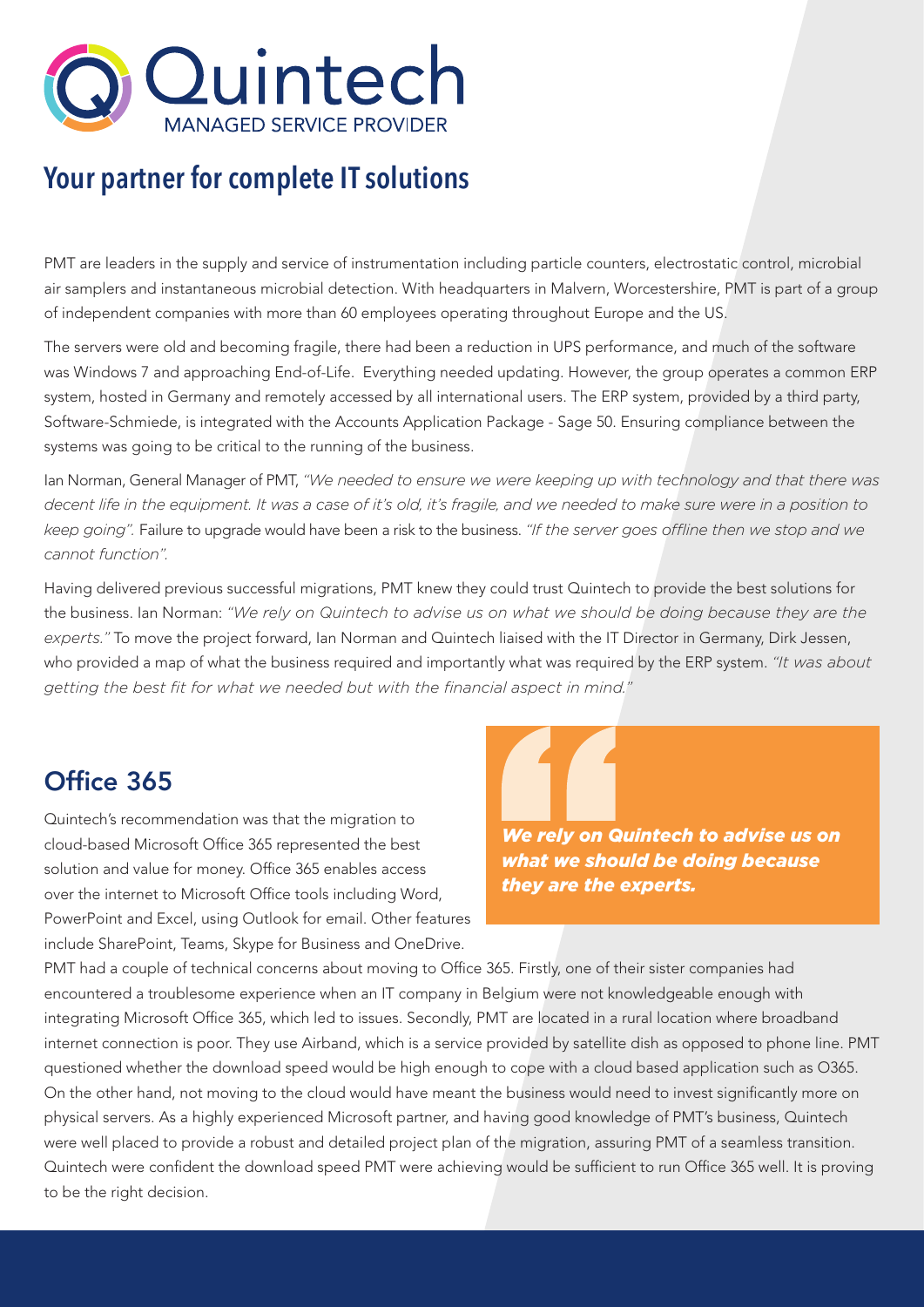

#### ERP and Sage

There were two major compliancy aspects to address during the move to Office 365: 1) the ERP system hosted in Germany and 2) the company's Accounts Application Package in the UK, Sage 50, which is integrated with the ERP system. Additionally, Sage 50 needed upgrading, so there was also the need to ensure compliance with the new version of software.

Quintech had previously written a code to allow accounts information from the ERP system to be imported to Sage 50. Prior to the migration, they rewrote the code to be compliant with the latest version of Sage 50.

Quintech managed the whole project including the coordination with Software-Schmeide, who came to the UK during the migration. This saved PMT valuable time and resources that were better deployed elsewhere.

#### User set-up without the hassle

PMT have engineers across the UK. To save the business time and travel costs, all users were configured to use Office 365 remotely. There were some international users who were configured remotely, too. During this process, there were lots of questions for Quintech, in particular project manager Lee Etheridge, Operations Director. Ian Norman: *"Lee is excellent. He's always got time for you and there to help you out. If he can't help you there and then, he'll come back to you and get it sorted. In fact that's one of the reasons we stick with Quintech – the support we've had over the past 13 years has been excellent."*

As is the case with many businesses, email is relied on heavily and it was vital there was no disruption for users during their transition from the current on-premise setup to Office 365. Quintech completed the transfer within one day without any downtime or disruption.

Using Office 365 means the business now benefits from the ability of users to share and access information from any location, any time.

#### Ensuring business continuity

Three physical servers reaching five years old were multi-tasking under heavy loads and there had been a reduction in UPS performance. Quintech recommended the move to a "server virtualisation" set up. This involves the process of using software to create multiple partitions, or virtual instances on a server, each capable of running independently. Each server has its own unique defined role

*There was minimal impact to the business because we were able to prepare for half a day's downtime. The installation went smoothly and to plan.*

allowing best performance, resilience, maintenance and disaster recovery.

This multi-backup system configuration means that in the event of a disaster, any server can be restored within 20 minutes, reducing downtime and improving business continuity. With the main server backed up to the Cloud – Microsoft Azure – even if this goes down users can continue to work. Another benefit is that it negates the need for back-up tapes which were time consuming and generally a hassle.

Quintech configured the hardware off-site and on the day of installation PMT experienced half a day's downtime, which had been planned and prepared for. Ian Norman: *"There was minimal impact to the business because we were able to prepare for half a day's downtime. The installation went smoothly and to plan. There were no issues or desperate phone calls!".*